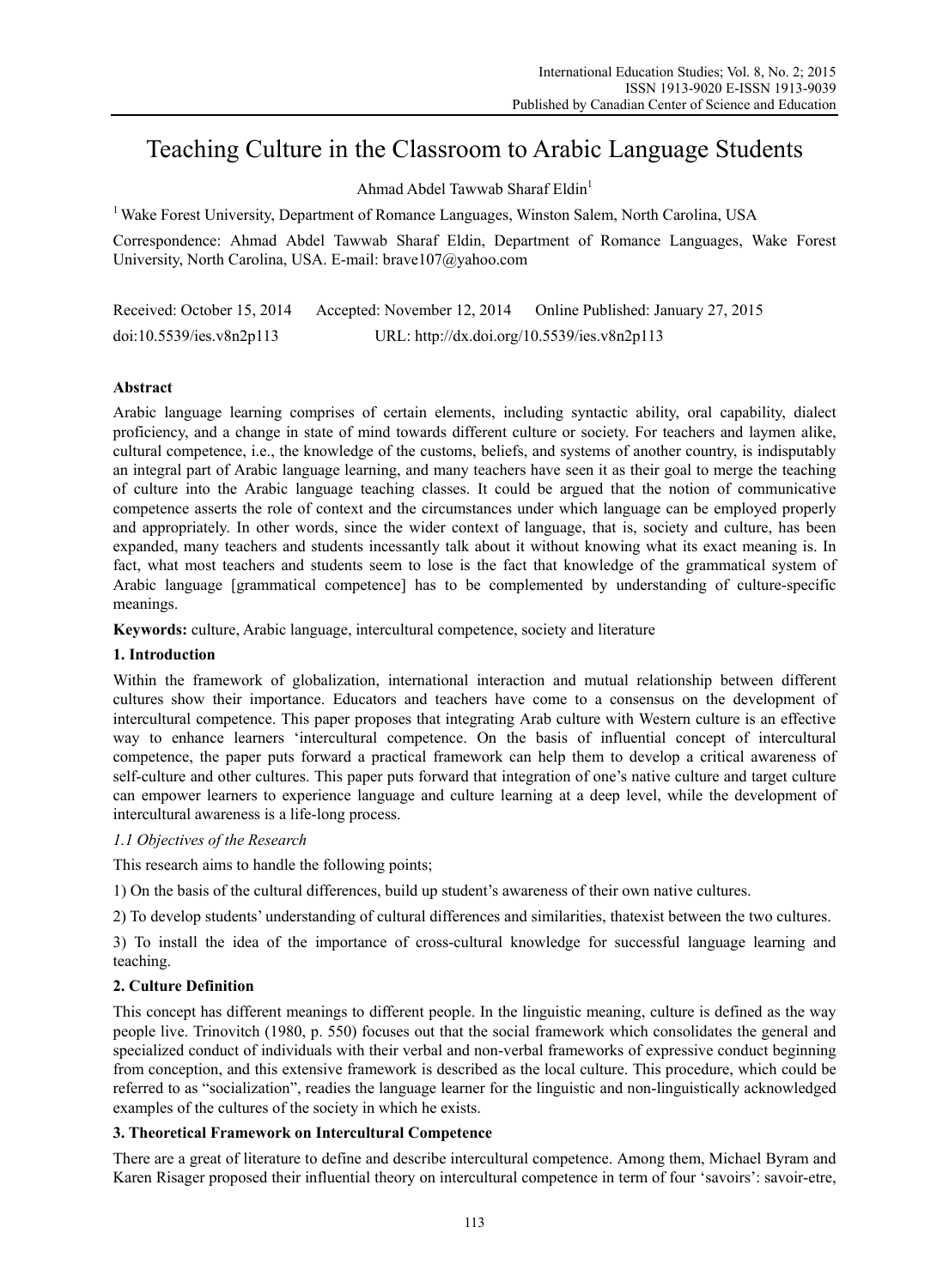savoir apprendre, saviors and savoir-faire. These four dimensions of skill and knowledge are defined as: First: the ability to understand and deal with cultural differences without ethnocentricity. Second: the ability to learn how others live, think, feel and communicate. Third: the knowledge of aspects of a culture, beliefs and reference points likely to be familiar to nations. Fourth: the ability to integrate the other three dimensions and interact successfully (Byram, 1997). Among these four dimensions of intercultural competence, savoir-etre is of crucial importance. It puts a particular emphasis on the mediation capacity of the intercultural speaker, the ability to juxtapose two cultures and establish intercultural communication beyond the dysfunctions and resistances which are present.

As for intercultural teaching, Humphrey (2002) has noted that the intercultural approach focuses on building awareness about people of other cultures who have different perceptions of the outside world by helping learners explore their own perceptions. The student's culture provides them with a cognitive framework for perceiving the world around them. He called the capability in one's own culture the bricks and mortar of our own most commonplace understanding. Arab cultures which focus on collectivism is different from Western cultures which asserts individualism. If students have no particular mechanism on their own culture which embraces a number of assumptions about how the Arab world is constructed, when they are exposed to other culture, there will a clear intercultural misunderstanding and miscommunication.

## **4. Language and Culture**

Language and culture cannot be viewed apart since ''language is not a culture-free code'' (Kramsch, 1998, p. 8). The language user inevitably makes use through language of different social roles that are appropriate for a specific situation. Language learners "need to attend to variables (e.g. age, status, age, gender and education) that are especially sensitive to different cultural interpretations, which in turn, may result in miscommunication even if the intended message obeys the rules of grammar (Meier, 2003, p. 195). Kramsch (1998, p. 32) suggests that the register, the tone of one's voice, the distribution of the silence and the choice of lexical and grammatical structures are markers of identity. These details should be taken into account by any language user and culture learner who want to engage effectively in a conversation. Knowledge of these details can also offer a perspective on the complex manner of interpreting a message. Acquiring a new language also implies the learning of the conceptual structures available in the foreign language because "learners have not only to master the grammatical structures and communicative peculiarities of the new language but also, in order to be native like, they have to learn to think as native speakers do, perceive the world the way native speakers do and use the language metaphorically as native speakers do" (Kecskes & Papp, 2000, p. 9). Since most foreign language learners are exposed to this reconceptualization in specific environment in which sociocultural knowledge is constructed with the help of course books and other authentic teaching resources, there might appear grammatical and lexical problems due to a negative language transfer from the mother tongue.

## *4.1 Culture Is Language and Language Is Culture*

Culture is a style of life (Brown, 1994, p. 163). It is the frame in which we live, think, and feel each other. It is the connection that binds a group of people together. It can be defined as a blueprint that guides the behavior of people in community and is incubated in family life. It governs out behavior in groups, makes us sensitive to matters of status, and helps us to know what others expect of us and what will happen if we do not live up to their expectations. Thus, culture helps us to know how far we can go as individuals and what our responsibility is to the group.

# **5. Developing Cultural Awareness in Foreign Language Teaching**

Due to its distinctive perspectives, culture has taken a critical place outside language circle and learning studies. It has been generally perceived that culture and language are utilized as a principle medium through which society is communicated. In any case, cultural aspect in language is valuable, so much prompt learners' understanding; though the advancement of individuals' social background heads them to various considerations. Most students every now and again, as it were, know the principles of language, however are not generally ready to utilize the language sufficiently. Learning language obliges a decent information of the target society which students don't appear to have, to a certain profundity. Language is a piece of the socio-culture and a society is a piece of a language. The two are unpredictably intertwined so that one can't separate the two without losing the essentialness of either language or culture (Brown, 1994, p. 164).

Then again, as the use of language all in all is identified with social and social qualities. Language is thought to be a social and social sensation. Since everyculture has its own particular social standards for discussion and these standards vary, starting with one society then onto the next, a percentage of the standards might be totally distinctive and clash with other societies' standards. Hence, communication problems may come up among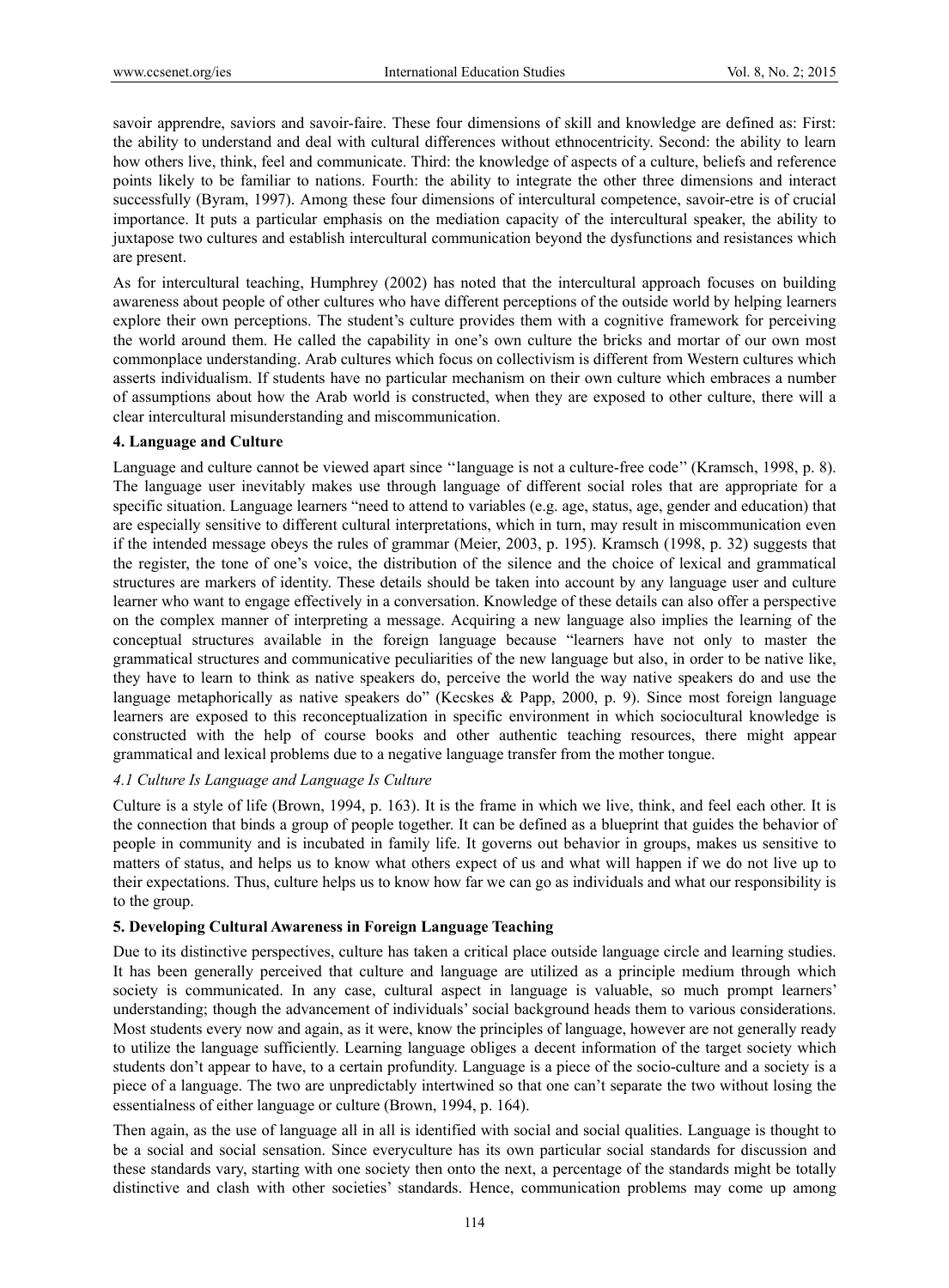speakers who do not know how to be involved of other cultures.

#### **6. Showing Culture through Language**

Scholarly interest is stimulated and fulfilled when they discover that there exists an alternate mode of interpretation to discuss emotions, needs, and when they read the writing of the foreign nation. For profundity of social comprehension, it is important to perceive how such examples work in connection to one another and to admire their spot inside the social framework. Teaching the target culture has to help the advancement of cross-cultural communicative approaches. The accomplishment of this target is conceivable with the readiness of various tools that would incorporate linguistic and non-linguistic parts of the target culture. Through this methodology, language can set up scaffolds, starting with one cognitive framework then onto the next (Seelye, 1968). The culture of individuals refers to all parts of their normal life in a group.

In the event that language is portrayed as a mode of human conduct and culture as "designed conduct", it is obvious that language is a basic constituent of society. Each culture has a remarkable example and the conduct of an individual, specifically or generally, showed that through culture is additionally interesting. Language can't be differentiated totally from the culture in which it is profoundly installed. While creating socio-cultural orientation in the Arabic classroom, it ought to be remembered that the local culture is adapted alongside the ways and disposition of the social gathering, and these ways and demeanor discover cultural patterns through the social gathering. Figuring out how to comprehend a foreign culture ought to help students of a foreign language to utilize words and sentences to comprehend levels of the language and using it suitably to suit diverse circumstances; to act commonly with persons of the other society, while perceiving and tolerating their distinctive responses, and to help speakers of different languages feel at home.

People's culture refers to all domains of their shared life in a society. In case of language is reflected as a way of human behavior and culture as specific behavior, it is clear that language is an important part of culture. Each culture has a special status and the behavior of an individual, linguistic or otherwise, manifested through that culture is distinctive as well. Language can't be divided totally from the culture in which it is profoundly implanted. While creating cultural involvement in the Arabic classroom, it ought to be remembered that the target language is adapted alongside the ways and disposition of the social gathering, and these ways and mentality discover cultural patterns through the social gathering. Figuring out how to comprehend an external culture ought to help students of another different language to utilize words and linguistic entities. It also helps to comprehend levels of language and its usage to suit distinctive circumstances; to act characteristically with persons of the other society, while perceiving and tolerating their diverse responses, and to help speakers of different tongues feel at home in the student cultural domain.

While most learners surely discover constructive profits through culturally diverse living in their learning encounters, yet there are various individuals who may encounter certain mental problems and other restraining impacts of the second society. Educators can help students to transform such an experience into one of expanded cultural knowledge. The utilization of diversions in the Arabic classrooms can help the learners overcome social weakness and it enhances the style of culturally diverse interaction, while in the meantime it gives chances to oral correspondence. Various different strategies, for example, readings, movies, recreations might be utilized by language instructors to help them in the cultural assimilation in the classroom.

Teachers can assume an important part in helping learners go through phases of cultural assimilation, while showing the culture at a particular point. Initially, language equivalence can likewise be given so as to improve learning process. The application of culture-based exercises should be used as a part of the classroom activities to help learners get to be acquainted with the target culture. The exercises and the materials ought to include the cultural values of the target language, which is intended for each level. A socio-cultural arrangement normally starts at the early stage with talks of the day by day life of the peer group in the other language about their families, their living conditions, their school, their relations with their companions, their recreation time exercises, the celebrations they praise, the functions they experience, dating and marriage traditions. At middle and progressed levels, consideration may be attracted to topographical variables and their impact on everyday living, major important periods, how the general public is sorted out, generation, transport, purchasing and offering, parts of city and nation life, the historical backdrop of workmanship, music and film etc.

## **7. Raising Cultural Awareness through Literature**

The individual who learns Arabic language without learning the culture may have a risk of turning into a familiar trick of not being involved in the culture. The significance of upgrading intercultural capability alongside verbal knowledge is the cornerstone for the students interacting strongly with individuals from different countries. Indeed, what is viewed as proper in one society is generally unseemly in the other. Today, it is generally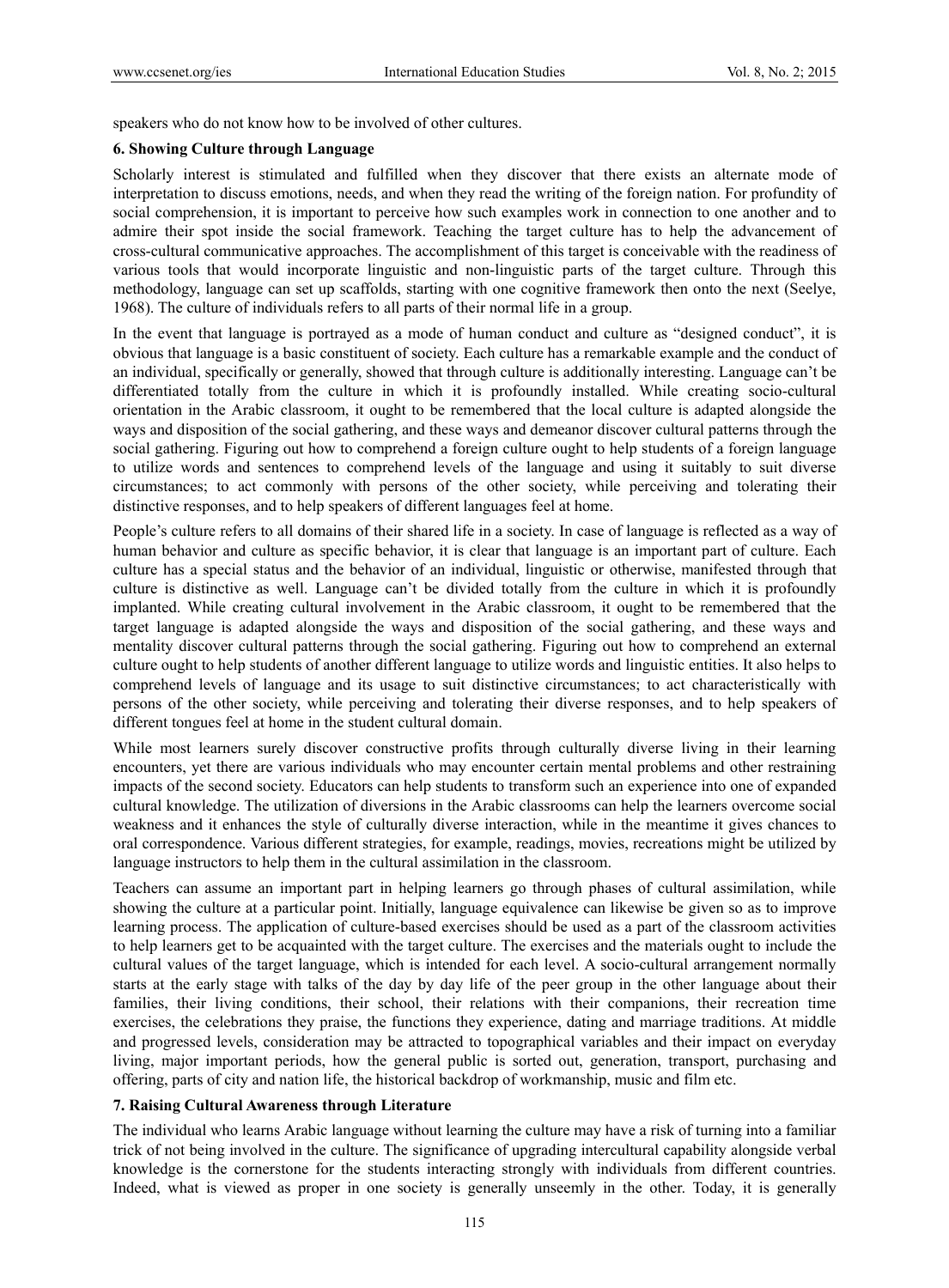acknowledged that writing in the classrooms might be a medium to transmit the culture of the target language. Moreover, writing in the classroom can give an effective apparatus for the progress of the students' progress.

## *7.1 The Signification of a Text*

Texts create a 'homogenized item in which the data gets to be weakened' (Mckay, 1982). Mckay (1992) offers two results: select simple writings as per students' comprehensibility, in light of vocabulary trouble and syntactic unpredictability, or select writing suitable to students' age. It gives a rich ground of real entry of culture and depicts the external world in a contextualized circumstance. It also implies a way that prompts a deep look on the external culture.

## *7.2 Introducing Literature in the Classroom*

It is continually fascinating to know the amount an individual thinks about something. More often than not students like difficulties, so this is a decent source that needs to exploit when confronted with writing. Teachers can begin by asking their students to answer a short test about renowned films which are focused around well-known books, or about the most recent and most celebrated tunes or about the most recent occasions or news. A short test can act as a snare to attract students' interest or consideration towards writing. One Thousand and One Nights and so on are all bits of writing which can help in the class.

Literature circles should be based upon regular times in which students meet consistently to discuss books. Setting up writing meetings is a decent thought to enhance the notion of interaction of the students in the Arabic classroom and to invigorate social connection. Through reading and writing rings, students feel propelled to utilize the target language, particularly when they are tested, as a gathering, to comprehend and give feelings around a book with the thought of doing a particular task. Students can concentrate on the writer's style, the distinctive occasions or characters in the book, or their own particular individual encounters identified with what the book discusses.

Literature additionally engages student's creative ability, particularly when they are confronted with the dissection of fiction, show or verse. Thus, why not to exploit that? Students can make funnies, short stories, lyrics, or they can showcase a few plays, which will propel them to esteem the social setting of the bits of writing, considering and assessing the contrasts between the target language in the society and their own. Doubtlessly, literature is a voice that communicates values, convictions and indicates how we live as people, gatherings or basically individuals. Within this viewpoint, literature is the perfect instrument to show to the students some features of the Arab world. Students can find the Arab society through it. Students can acknowledge that it is so natural to comprehend the explicit ideas of the writers. It would not be troublesome for them to acknowledge how thoughts are passed on through the entire literary books. While reading and discussing any literary book, students can differ and show deep arguments about specific plans communicated in the distinctive books. In some cases, teachers ought to be mindful that certain literary portrayals may not be present reality.

It is truly clear for the students and for teachers to observe the cultural background those surfaces by basically reviewing or reading a book. Exercises ought to help instructors to include their students in the learning methodology. Thus, teachers need to pick the exercises painstakingly. However, some instructors may feel that certain literature books are simply not for them. All in all, raising cultural orientation through literature is an incredible open door for the students to expand their reality information, as they will have entry to a mixture of connections, which are inexorably identified with society. By raising cultural dimensions, students won't just move toward openness to differing cultural features. Yet, they will likewise create diverse relations to comprehend and cooperate successfully with individuals of different cultures of the world. Students may not be aware of the social and cultural problems facing the Arab society, as well as being informed about the latest political issues in that country. Teaching cultures should not be separate from other forms of cross cultural communication. It is a field of study that looks at how people from differing cultural backgrounds communicate in similar and different ways among themselves, and how they endeavor to communicate across cultures.

What Should the Learners Do?

- $\checkmark$  To get culturally aware in the language classroom, learners should:
- $\checkmark$  Work with authentic materials derived from the communities, who use the language,
- $\checkmark$  Be able to contact with the native speakers of the language, from these contacts and materials they will know the similarities and differences between their own and the second culture,
- Get a quasi-identity with the people of the second culture,
- Use this knowledge to develop a more objective view of their customs and ways of thinking.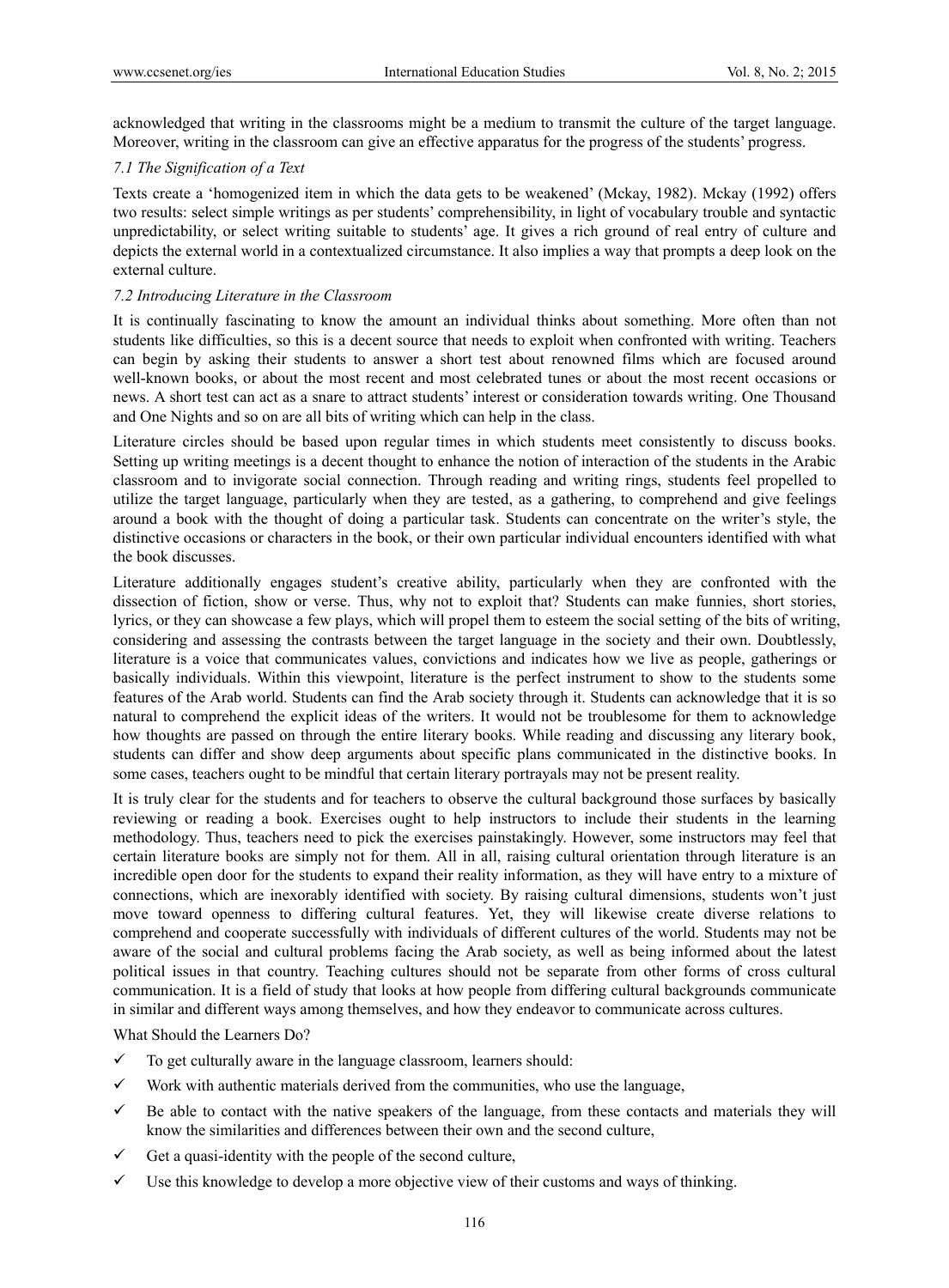- $\checkmark$  Make the second language teachers pledge to take more responsible role in presenting cultural aspects.
- $\checkmark$  Identify the subtle differences in their own culture when compared to the culture of the second language they are learning and behavioral modification exercises can be given in the class.

## **8. Role of Culture in Different Language Teaching Approaches and Methods**

For quite a long time, numerous thoughts and viewpoints concerning language showing that part of the society is to show the influence of culture and to strengthen this idea through the historical backdrop of remote language education. It is clear that each system in language instructing is a result of its times and it does have an impression of the prerequisites forced upon the language education. Long-Fu (2001) contends a number of the components which are involved in language learning process including: a continually propelling society which makes new parts for language in the public arena, the advancement of social sciences, and new destinations of language learning. Stern (1983) considers language learning as a craftsmanship which through the ages has sought after three real goals: social (dialect as a manifestation of correspondence), imaginative scholarly (language as a vehicle for creativity), and philosophical. He keeps up that these expansive points have, in distinctive periods ever, been underlined in various ways.

The recent surveys shows that distinctive methodologies to language and culture approached the issue of the mix of society in language educating in different ways, underlining diverse parts of society to be incorporated in their instructing project. In this part, I am going to make an agreeable picture of how culture and society have been seen under different circumstances and through the eyes of distinctive methodologies all through the historical backdrop of outside language instructing. Transferring the cultureto the students ought to be focused around different strategies, such as the followings:

## *8.1 The Direct Method (DM)*

Because of the advances in science and innovation, and with the development of methods for transportation, the establishment of social and cultural dimensions of language learning was laid (Long-Fu, 2001). Students need to manage genuine circumstances in light of the fact that they needed to be exposed to different nations and work together there. Thus, their disposition to learning a foreign language changed. This prompted the appearance of the Direct Method (DM) pushed by such teachers as Berlitz and Jespersen. This strategy got its name from the way to be passed on specifically in the target language through the use of visual tools with no plan of action to the students who are learning language and culture. One of the fundamental attributes of this strategy is that the utilization of culturally arranged pictures makes students mindful of a portion of the ordinary circumstances they may experience in the foreign society.

Larsen-Freeman (2000) expresses that society in DM comprises of the historical backdrop of individuals who talk the target dialect, the geology of the nation or nations where the language is talked, and the data about the everyday lives of individuals who talk the language. Long-Fu (2001) keeps up that DM distraction with society is connected with little "c" society at the starting stages and huge "C" society at the progressed stage. He contends the most essential reason in educating of language in DM may be considered as the right to gain entrance to the best considerations and foundations of a foreign country, such as its writing, society and the soul of the country in the vastest feeling of the expression. Notwithstanding, as Long-Fu (2001) states, the absence of a decently characterized socio-phonetic and socio-social hypothetical premise made the education of social substance accidental and subordinated to the educating of language in this strategy.

## *8.2 The Cognitive Approach*

In this approach, the culture learner is supposed to get the skill in a serious way as an important essential element to the performance skills (Long-Fu, 2001). The social introduction of language, reflected by the Cognitive Approach, nonetheless, is not as clear as in the past systems; however it is clear the cognitive therapists in the late 1960s, put incredible vitality on significance and association of essential knowledge in the learning procedure (Omaggio, 1986).

## *8.3 The Communicative Approach*

Finocchiaro and Brumfit (1983) keep up that Communicative Language Teaching (CLT) accommodates the certifiable language use in a mixture of socio-cultural circumstances in which the steps of articulation, vocabulary, language structure and society are chosen and reviewed as indicated by their necessity in genuine correspondence. The Communicative Approach expects to place remote language learning in an unmistakably characterized social and cultural connection in accordance with the socio-linguistic perspective that language is by and large affected by the general public, money making concerns, society and the individuals who use it too (Long-Fu, 2001). He portrays the linguistic capability as incorporated by four sections: verbal knowledge,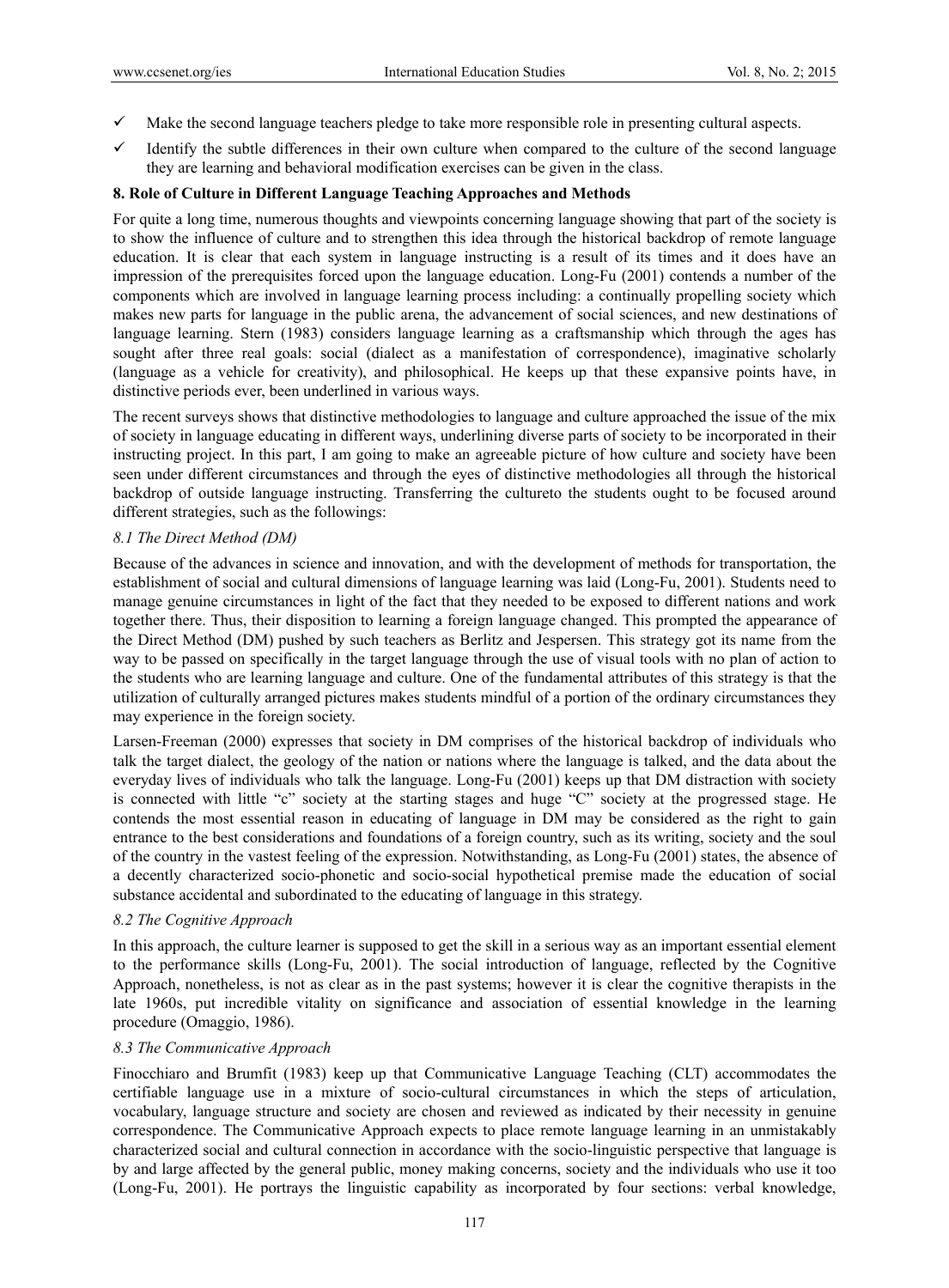discourse knowledge, socio-cultural competence, and essential competence.

## *8.4 Cooperative Language Learning (CLL)*

Classroom exercises permit learners to utilize their diverse understandings of how the world works, prompting stronger individual ties between cultural aspects, and the characterized individual personalities, and a more prominent feeling of involvement in the learning group. CLL can help students feel less detached and creates a more powerful classroom society. The coordinated effort towards a typical objective assumes an important part in their enthusiastic and linguistic advancement as an essential part of a culture learning class (Murphey  $\&$ Asaoka, 2006). CLL is a philosophy of pushing students to proceed with the helpful learning process from the classroom and school setting into bigger community around them.

Notwithstanding, as Byram (1997) contends, to characterize cultural competence to a great extent as far as sociolinguistic standards of a specific group is by all accounts limiting intercultural correspondence. This is on the grounds that such a model overlooks the social personality of the learners in any intercultural open occasion. Byram (1997) rather proposes a language for intercultural comprehension measurement that should be applied in the classrooms which will be clarified in the following segment.

#### **9. Strategies for Teaching Culture in Class**

As technology has changed the way communication is conducted, teachers of cross cultural backgrounds can help students to build their understanding of communication and they can employ culture in developing curricula for their classes. They can achieve this by adopting effective communication strategies in dealing with specific cultural groups. Arabic Language students must achieve a sound understanding of a communication model or process beyond the mere sending and receiving of messages. In addition to the message's content, the intent of the message must be understood. This becomes even more important when communication occurs among peoples of different nations and cultures. Often, the intended meaning is lost or simply misinterpreted. Thus, when curricula are designed to help students learn more about intercultural relations and communication, it can help them to practice the language in a very cultural mode. The following strategies will help students become more effective intercultural and international communicators.

First Strategy: students should understand their own cultural values and assumptionsabout other cultures

Given that culture influences how we communicate, students should conduct a candid assessment of their cultural ethics. How do those ethics influence how they perceive other cultures? Has that perception led to positive or negative behaviors towards members of other cultures?

Second Strategy: students should develop competence in language, social relationships, and respect for other cultures.

Competence in a foreign language increases job opportunities in business and industry. However, that knowledge should be combined with an understanding of the business protocols in the culture in which you practice. For instance, it is necessary to understand the importance of status/position when communicating with a professor in Egypt. Understanding or respecting the social relationships of other cultures is important. For instance, a woman would not be welcome at a Diwan'niya, a social gathering for men in most Arab countries, because of the separation of the sexes. In Western culture, it is normal for female and male colleagues to mingle outside of the work environment.

Third strategy: students should be guided to understand the nonverbal cues and the cultural context in which communication unfolds.

In some cultures, nonverbal cues are as important as verbal cues. For example, in Egypt it is considered rude to shake hands with someone without standup. It is equally rude in Nigeria to give or accept a gift with the left hand. In Nigeria, the tone, place, and the relationship between two people determine how communication is interpreted. For instance, it is acceptable for two friends to address each other as "You silly old goat."

Fourth strategy: students need to realize that developing a global attitude is imperative.

However, this should be balanced by the students' willingness to be adaptable to changes and ambiguity. We live in a global village. Many students might find themselves employees of international companies, or may be required to travel to the Middle East for studying or business. Flexibility and coping with uncertainty and ambiguity of other cultures will enhance one's ability to conduct business successfully. In Saudi Arabia, meals are served in a large tray, and everyone eats with their fingers. Your host may be offended if you ask for a separate plate for your meal. In Egypt, expect yourhosts to inquire about your family and to offer a meal before a business meeting. To develop and enhance mutually beneficial relationships with international and intercultural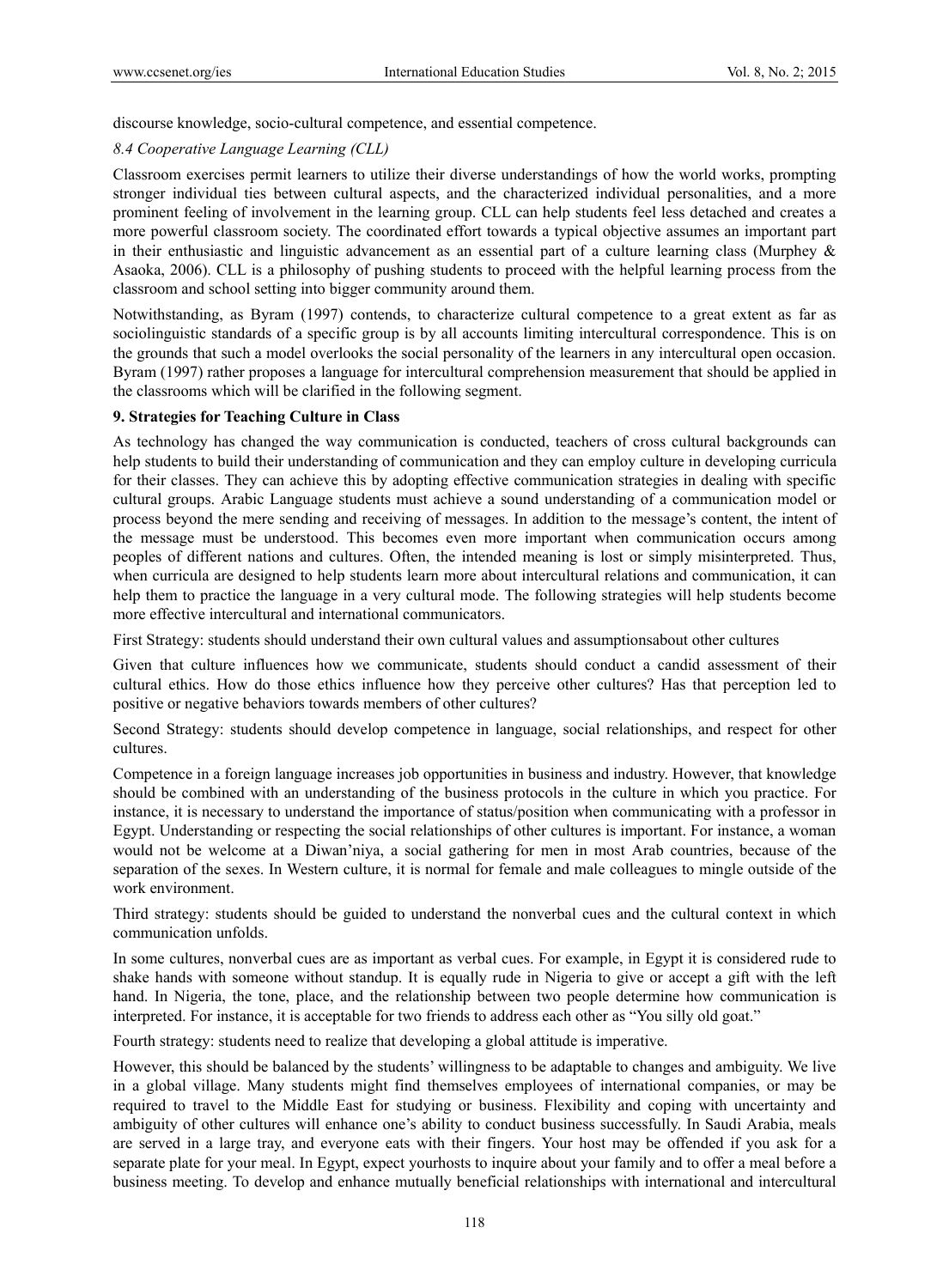audiences, students should also focus on key public relations campaign strategies. These include an understanding of the communication challenges in the host country, such as the audience, the message, and media discourse.

Fifth strategy: awareness of how language would be understood by your host culture is imperative.

Most Muslim and Arab societies use the word meat to refer to beef. So, students should tailor their language to mirror the cultural perspective of the audience. Additionally, to avoid mistakes in using the language, collaborate with native speakers who understand not only the language, but also the context in which the language is used.

Sixth strategy: understanding the media discourse in the culture or country that you want to reach is vital.

It is advisable for the students to work with local agencies to gain access to the local media, adapt, and disseminate culturally appropriate materials to the audience. The success of Al Jazeera channel demonstrates the effectiveness of the strategy of collaboration and targeted messages, and students might take this channel as a sample to understand more about the media discourse.

#### **10. Conclusion**

In developing cultural awareness in the classroom, it is important that we help our students distinguish between the cultural norms, beliefs, or habits of the majority within the community and the individual or group deviations from some of these norms. Students should be able to discuss their native culture with their foreign-speaking friends at the same time that they are provided with a real experiential content. The development of an awareness of socio-cultural and socio-linguistic differences that might exist between the students' first language and the target language is necessary. Such awareness often helps explain to the Arabic language learners to be able to interact in a very communicative method and achieving their target of using the language.

#### **References**

Brown, H. D. (1994). *Principles of Language Learning and Teaching*. Prentice Hall Regents.

- Buyukkantarcioglu, N. (2000). *The Role of Cross-Cultural Understanding in Foreign Language Teaching* (pp. 219-229). Erzurum Üniversitesi, Eğitim Fakültesi Dergisi.
- Byram, M. (1989). *Cultural Studies in Foreign Language Education*. Clevedon: Multilingual Matters.
- Byram, M. (1997). Cultural Awareness as Vocabulary Learning. *Language Learning Journal, September*(16), 51-57.
- Byram, M. (1997). *Teaching and Assessing Intercultural Communicative Competence*. Clevedon: Multilingual Matters.
- Byram, M., & Risager, K. (1999). *Language Teachers, Politics and Cultures*. Multilingual Matters Ltd.
- Celece-Murcia, M. (1991). *Teaching English as a Second or Foreign Language*. Boston: Heinle and Heinle Publishers.
- Crystal, D. (1992). *An Encyclopedic Dictionary of Language and Languages*. Blackwell, USA.
- Damen, L. (1987). *Culture Learning: The Fifth Dimension in the Language Classroom Reading*. MA: Addison-Wesley.
- Finocchiaro, M., & Brumfit, C. (1983). *The Functional-Notional Approach*. Oxford: Oxford University Press.
- Humphrey, D. (2002). *Intercultural communication; a teaching and learning framework*. Paper presented at the conference "Setting the Agenda", University of Manchester, Manchester.
- Kam, L. (2005). Gathering cultural knowledge: Useful or use with care? In J. Carroll, & J. Ryan (Eds), *Teaching International Students* (pp.17-25).
- Kecskes, I., & Papp, T. (2000). *Foreign Language and Mother Tongue*. Mahwah, NJ: Lawrence Erlbaum.
- Kramsch, C. (1998). *Language and Culture*. Oxford University Press.

Larsen-Freeman, D. (2000). *Techniques and Principles in Language Teaching*. Oxford: Oxford University Press.

- Long-Fu. (2001). *Teaching English cultural background: Introducing the target culture in the Chinese secondary school English classes* (Ph.D. thesis, University of Tampere).
- McKay, S. (1982). Literature in the ESL classroom. *TESOL Quarterly, 16*(4), 529-536. http://dx.doi.org/10.2307/3586470
- McKay, S. (2001). Literature as Content for ESL/EFL. In M. Celce-Murcia (Ed.), *Teaching English as a second*